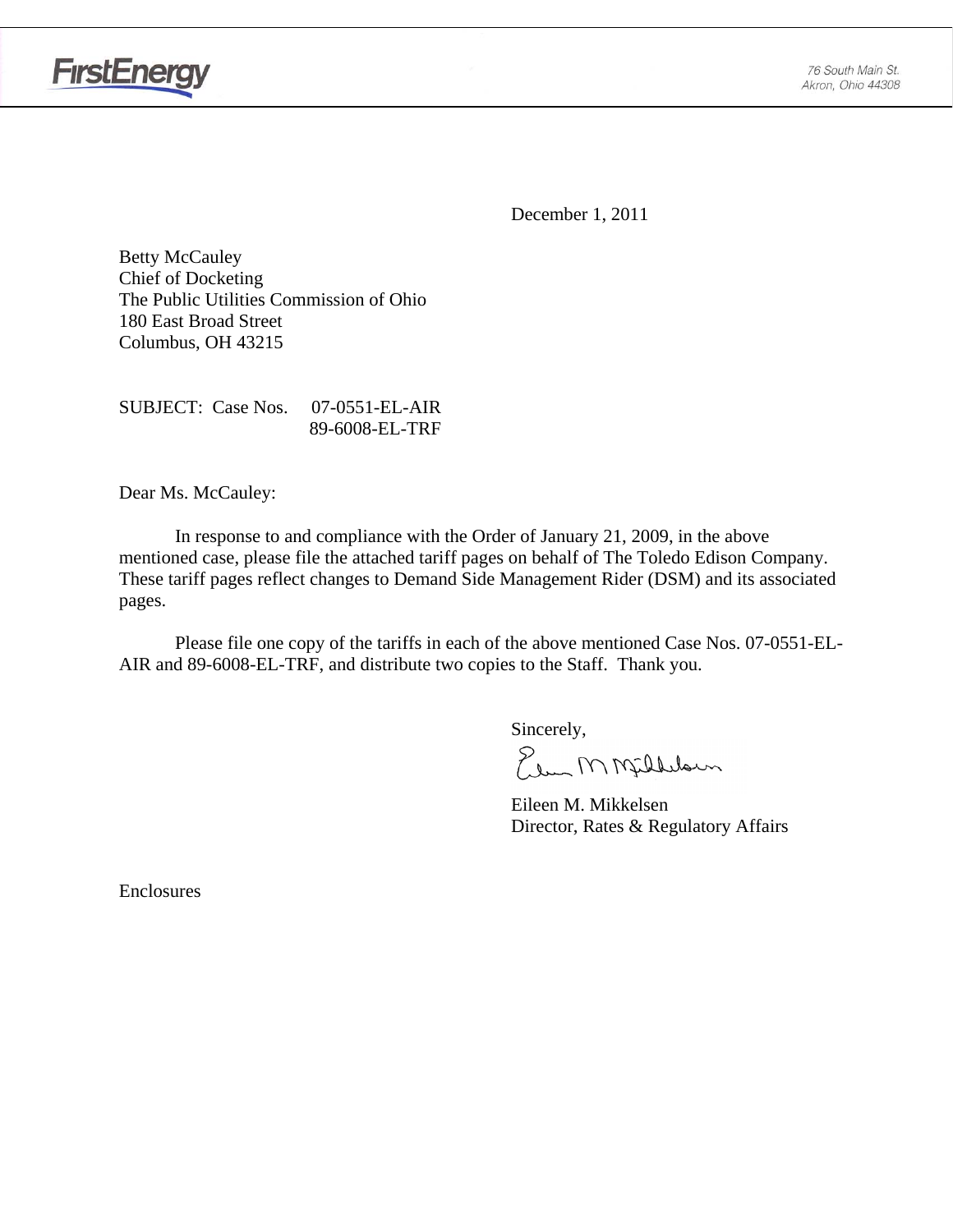#### **TABLE OF CONTENTS**

The following rates, rules and regulations for electric service are applicable throughout the Company's service territory except as noted.

|                                                      | <b>Sheet</b>   | <b>Effective</b><br><b>Date</b> |
|------------------------------------------------------|----------------|---------------------------------|
| <b>TABLE OF CONTENTS</b>                             | 1              | $01 - 01 - 12$                  |
| <b>DEFINITION OF TERRITORY</b>                       | 3              | 01-23-09                        |
| <b>ELECTRIC SERVICE REGULATIONS</b>                  | $\overline{4}$ | 12-04-09                        |
| <b>ELECTRIC SERVICE SCHEDULES</b>                    |                |                                 |
| Residential Service (Rate "RS")                      | 10             | $01 - 23 - 09$                  |
| General Service - Secondary (Rate "GS")              | 20             | 01-23-09                        |
| General Service - Primary (Rate "GP")                | 21             | 01-23-09                        |
| General Service - Subtransmission (Rate "GSU")       | 22             | 01-23-09                        |
| General Service - Transmission (Rate "GT")           | 23             | $01 - 23 - 09$                  |
| <b>Street Lighting Provisions</b>                    | 30             | 01-23-09                        |
| Street Lighting (Rate "STL")                         | 31             | 06-01-09                        |
| Traffic Lighting (Rate "TRF")                        | 32             | 01-23-09                        |
| Private Outdoor Lighting (Rate "POL")                | 33             | 06-01-09                        |
| <b>MISCELLANEOUS CHARGES</b>                         | 75             | 01-23-09                        |
| <b>OTHER SERVICE</b>                                 |                |                                 |
| <b>Partial Service</b>                               | 52             | $01 - 01 - 06$                  |
| Residential Renewable Energy Credit Purchase Program | 60             | 10-01-09                        |
| <b>Cogeneration and Small Power Producer</b>         | 70             | $01 - 01 - 03$                  |
| <b>Interconnection Tariff</b>                        | 76             | $01 - 01 - 09$                  |
| <b>PIPP Customer Discount</b>                        | 80             | 06-01-11                        |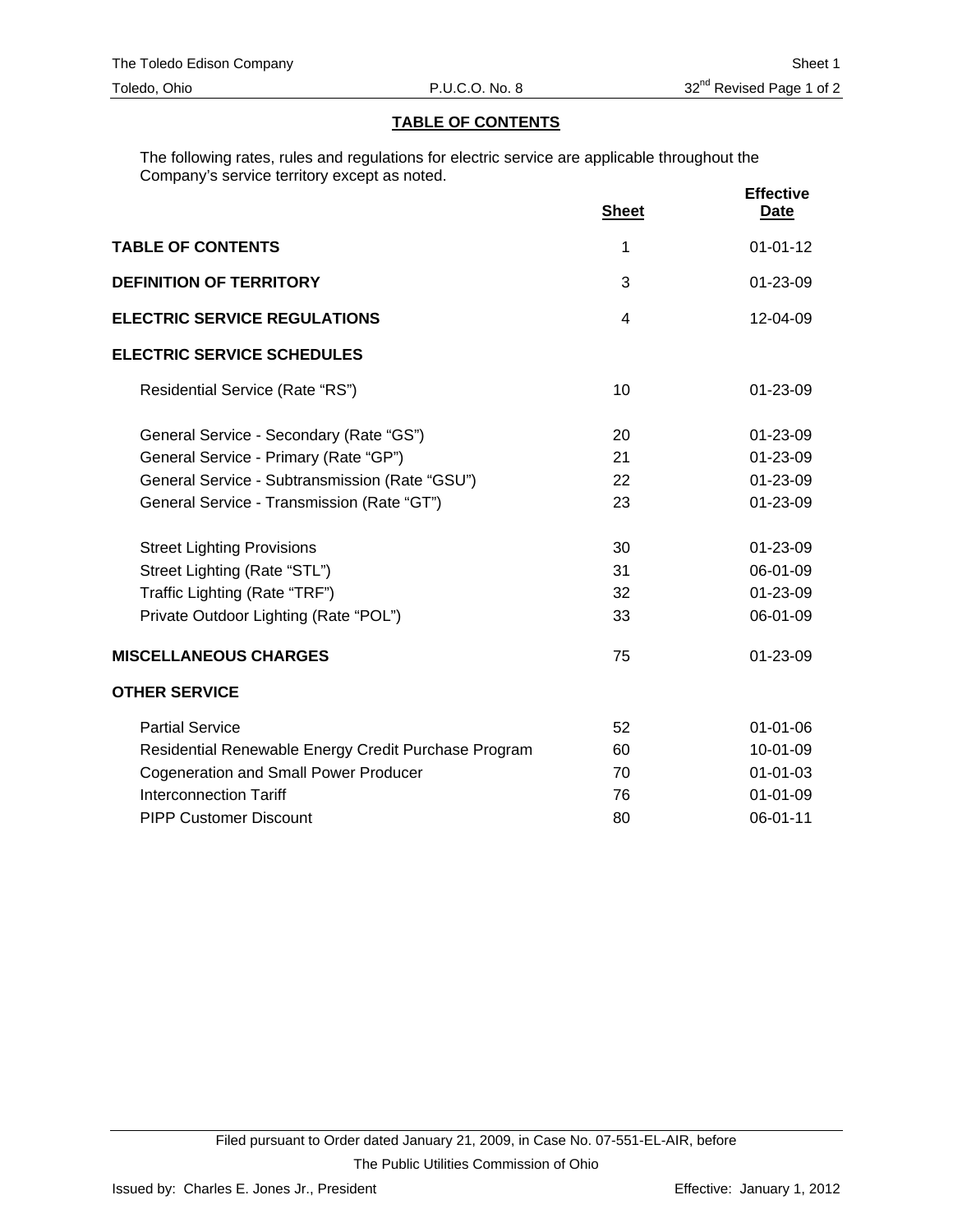# **TABLE OF CONTENTS**

| <b>RIDERS</b>                                          | <b>Sheet</b> | <b>Effective</b><br>Date |
|--------------------------------------------------------|--------------|--------------------------|
| Summary                                                | 80           | 09-01-11                 |
| <b>Residential Distribution Credit</b>                 | 81           | $05 - 21 - 10$           |
| <b>Transmission and Ancillary Services</b>             | 83           | 09-10-10                 |
| <b>Alternative Energy Resource</b>                     | 84           | $10 - 01 - 11$           |
| <b>School Distribution Credit</b>                      | 85           | 06-01-09                 |
| <b>Business Distribution Credit</b>                    | 86           | 01-23-09                 |
| <b>Hospital Net Energy Metering</b>                    | 87           | 10-27-09                 |
| Economic Development (4a)                              | 88           | 01-23-09                 |
| <b>Universal Service</b>                               | 90           | 12-22-10                 |
| State kWh Tax                                          | 92           | 01-23-09                 |
| Net Energy Metering                                    | 93           | 10-27-09                 |
| Delta Revenue Recovery                                 | 96           | $10 - 01 - 11$           |
| Demand Side Management                                 | 97           | $01 - 01 - 12$           |
| Reasonable Arrangement                                 | 98           | 06-01-09                 |
| <b>Distribution Uncollectible</b>                      | 99           | $10 - 01 - 11$           |
| Economic Load Response Program                         | 101          | 06-01-11                 |
| Optional Load Response Program                         | 102          | 06-01-11                 |
| <b>Generation Cost Reconciliation</b>                  | 103          | $10 - 01 - 11$           |
| Fuel                                                   | 105          | 12-14-09                 |
| Advanced Metering Infrastructure / Modern Grid         | 106          | $10 - 01 - 11$           |
| Line Extension Cost Recovery                           | 107          | 06-01-09                 |
| <b>Delivery Service Improvement</b>                    | 108          | 04-01-09                 |
| <b>PIPP Uncollectible</b>                              | 109          | $10 - 01 - 11$           |
| Non-Distribution Uncollectible                         | 110          | $10 - 01 - 11$           |
| <b>Experimental Real Time Pricing</b>                  | 111          | 06-01-11                 |
| <b>Experimental Critical Peak Pricing</b>              | 113          | 06-01-11                 |
| <b>Generation Service</b>                              | 114          | 06-01-11                 |
| Demand Side Management and Energy Efficiency           | 115          | 07-01-11                 |
| Economic Development                                   | 116          | 10-01-11                 |
| <b>Deferred Generation Cost Recovery</b>               | 117          | 06-01-09                 |
| Deferred Fuel Cost Recovery                            | 118          | $01 - 01 - 11$           |
| Non-Market-Based Services                              | 119          | 06-01-11                 |
| <b>Residential Deferred Distribution Cost Recovery</b> | 120          | 09-01-11                 |
| Non-Residential Deferred Distribution Cost Recovery    | 121          | 09-01-11                 |
| <b>Residential Electric Heating Recovery</b>           | 122          | 09-01-11                 |
| <b>Residential Generation Credit</b>                   | 123          | 09-01-11                 |
| Delivery Capital Recovery                              | 124          | $01 - 01 - 12$           |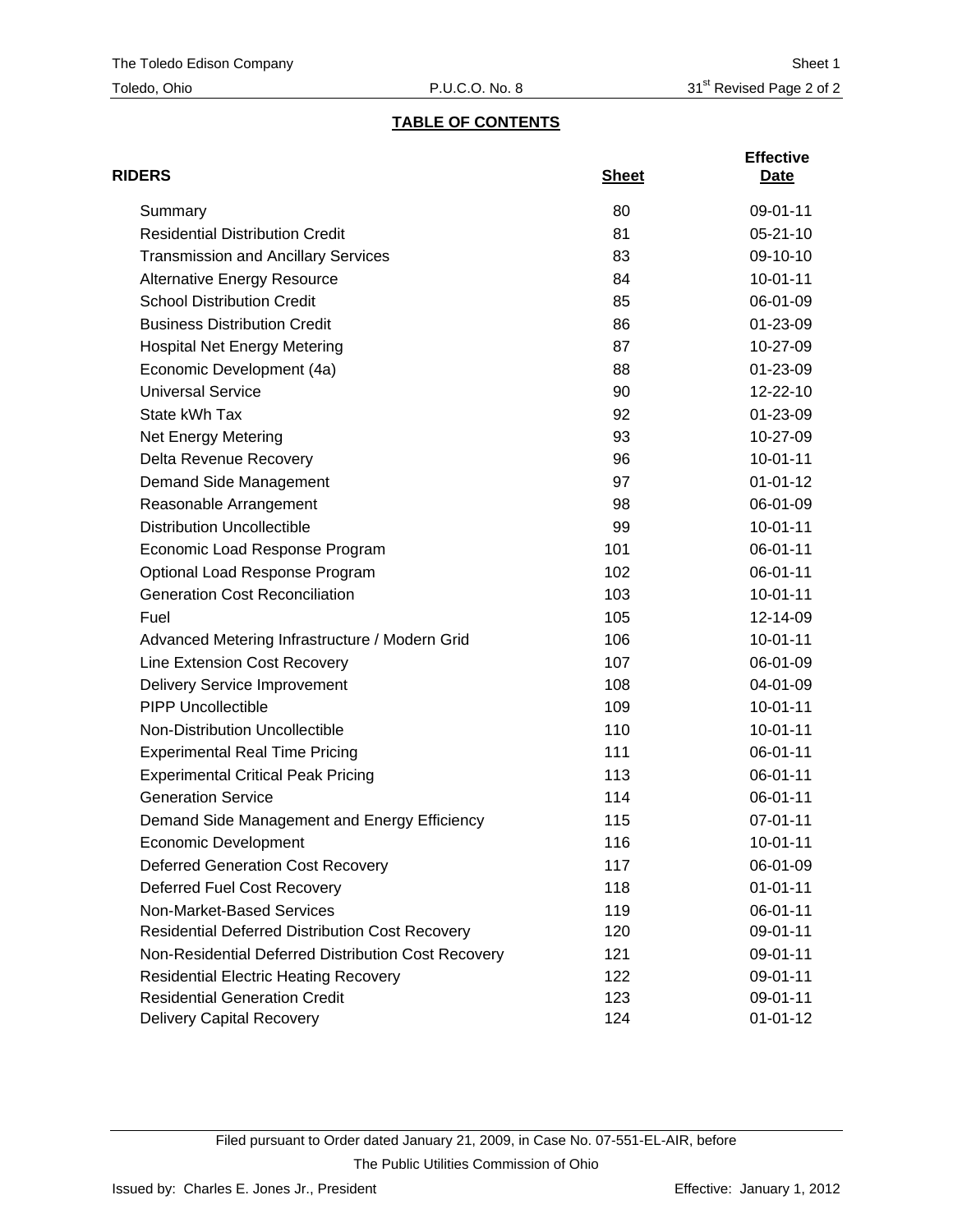#### **RIDER DSM Demand Side Management Rider**

### **APPLICABILITY:**

A Demand Side Management ("DSM") Charge shall be applied to each kilowatt-hour ("kWh") delivered during a billing month to all retail customers taking service under Rate Schedule RS. The DSM Charge is not avoidable to customers during the period the customer takes electric generation service from a certified supplier.

## **RATES:**

On the Effective Date ("ED"), the DSM Charge shall be 0.009¢, and shall be adjusted semi-annually based on the following formula:

DSM Charge =  $((ADB - ADFIT) \times CC + AMORT + RA) / PS \times [1 / (1-CAT)],$  rounded to the fifth decimal place.

Where:

 $ADB =$  The net accumulated balance of the residential demand side management costs deferred by the Company, including applicable Carrying Costs ("CC"). Residential demand side management costs that are deferred shall include all DSM program costs incurred for programs contemplated in the Settlement Stipulation approved in PUCO Case Nos. 05- 1125-EL-ATA, 05-1126-EL-AAM and 05-1127-EL-UNC, all reasonable administrative costs to conduct such DSM programs and lost distribution revenues until included in the Company's tariffs established in a subsequent rate case.

> The initial ADB will be based on the Company's filing in Case No. 07-551-EL-AIR, with all subsequent ADB's being based on the deferred balance at each March 31 and September 30 thereafter.

- $ADFIT = The accumulated deferred income tax associated with the ADB.$
- AMORT = The ADB amortized over a three year period. However in no case will the amortization period extend beyond December 31, 2012. Any ADB at April 30, 2012 will be collected over the RHY effective July 1, 2012.
- RA = The net over or under collection of the RC during the Recovery Half-Year ("RHY"), plus Carrying Costs. A positive RA reflects an under collection of the RC.
- PS = The Company's forecasted kWh retail sales during the RHY for customers taking service under Rate Schedule RS.
- CAT = The Commercial Activity Tax rate as established in Section 5751.03 of the Ohio Revised Code.
- $CC =$  The return earned on the RC and RA, which shall be calculated by multiplying the RC and RA by the Company's cost of debt.
- $RHY =$  The calendar half-year in which the then current DSM Charge is collected. The RHY commences on January 1 and July 1, immediately following the determination of the ADB as of September 30 or March 31 for such DSM Charge.